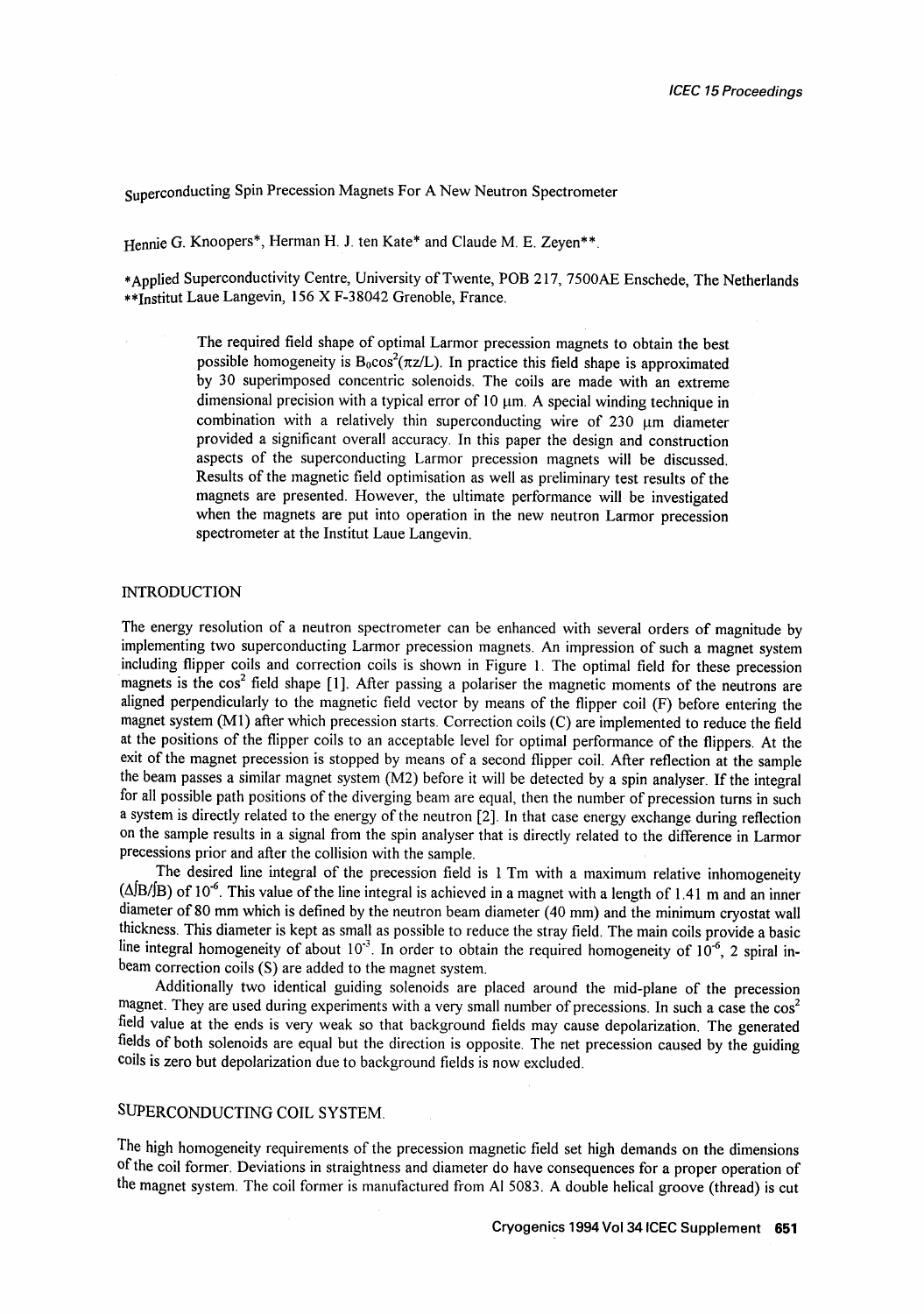in the coil former to achieve very accurate positioning of the superconducting coils. The coil former itself is the inner wall of the helium vessel as can be seen in Figure 2.

### The Neutron Larmor Precession Magnet.

The required  $cos<sup>2</sup>$  field distribution is generated by a coil system which consists of 30 superimposed concentric solenoids [2]. Due to the double helical grooves in the coil former, 2 coils can be wound in 1 layer. The optimum lengths of the individual subcoils are calculated by minimizing the difference between the field profile of the practical coil system and the ideal  $\cos^2$  field shape. As a consequence of the grooves in the coil former and the grooves formed by the adjacent turns in all the other layers to obtain the required dimensional accuracy, all the coils are wound in the same direction which means that atter completion of the windings the coils have to be connected in series through so called return-wires. However, these return-wires generate field too that interfere with the main field: Calculations show that, to minimise this interference, the return-wires must make 1 turn around the coil former. Additionally the generated field of a certain return-wire must be compensated by the field of another return-wire with about the same length and positioned at the opposite side of the coil. The actual joints are located around the mid-plane of the precession magnet.

A multifilamentary NbTi wire of  $\varnothing$  230  $\mu$ m is selected to build up the 30 superimposed coils to achieve the current density for a field integral of 1 Tm. The main specification of the conductor is as follows: 138 x 121 filaments of 0.8  $\mu$ m in a Cu matrix, Cu fraction 73%, twist 6 mm, bare diameter 0.200 mm and a critical current 32 A at 2 T.

### The Guiding Field Coils.

The guiding field coil system consists of 2 solenoids positioned symmetrically with respect to the centre of the Larmor precession magnet. The superconductor used for the main coils is also used for these solenoids. Both coils are wound on top of the Larmor precession magnet. The outer radius of the windings from the mid-plane to the coil ends is reduced from 43.200 mm to 40.232 mm. Both coils of the guide field system are wound clock wise and they have an equal number of turns. For magnet systems M1 and M2 the numbers are  $1410$  and  $1402$  respectively. The pitch of these turns is  $500 \mu m$ .

### Calculated Magnetic Fields.

The disturbance field generated by the return-wires is minimised by finding the best possible positions for these wires. The best configuration of the coils and the return-wires with minimal deviation of the primary model is worked out. The program simulates a neutron passing through the magnet system and calculates the total field and the components on its path in given points. These are positioned on a straight line and the line integral of the field j'Bdl can be calculated by integrating the total field component along the path. 200 points are taken on a path from  $z = -1$  m to  $z = +1$  m. The disturbing field of the return-wires is calculated by modelling the wire as 15 straight pieces on a radius of 0.0415 m of which the field can be calculated. The *IBdl* is determined for different path positions to study the homogeneity of the magnet.

In Table 1 the calculated line integrals for the magnets M1 and M2 are compared with the values obtained from the ideal  $cos<sup>2</sup>$  field shape. The given integrals of the precession magnets are average values of the  $[Bd]$  calculations at different angles of the path in the magnetic field. The effect of the return-wires is included. The deviation with respect to the average value as function of the angle position is shown in Figure 3. The average values of the M1 and M2 line integrals are used to determine the (in)homogeneity factor n. This factor is defined as:

$$
\eta = \left[\int \text{Bdl}_{(r)} / \int \text{Bdl}_{(r=0)} - 1\right] \cdot 10^6. \tag{1}
$$

Calculated values of  $\eta$  for different radii are collected in Table 1. It can be seen that  $\eta$  is proportional with the square of the radius. To reduce the homogeneity factor  $\eta$  further to less than 1, in-beam correction coils have to be implemented. The disturbances due to the return-wires as defined by

$$
\Delta = \left[ \left( \frac{\int B dl_{\text{undisturbed}}(r=0)}{\int B dl_{\text{undisturbed}}(r)} \right) / \left( \frac{\int B dl_{\text{disturbed}}(r)}{\int B dl_{\text{disturbed}}(r=0)} \right) - 1 \right] \cdot 10^6, \tag{2}
$$

are also collected in Table 1. It shows that this contribution is smaller than 0.5 ppm.

### 652 Cryogenics 1994 Vo134 ICEC Supplement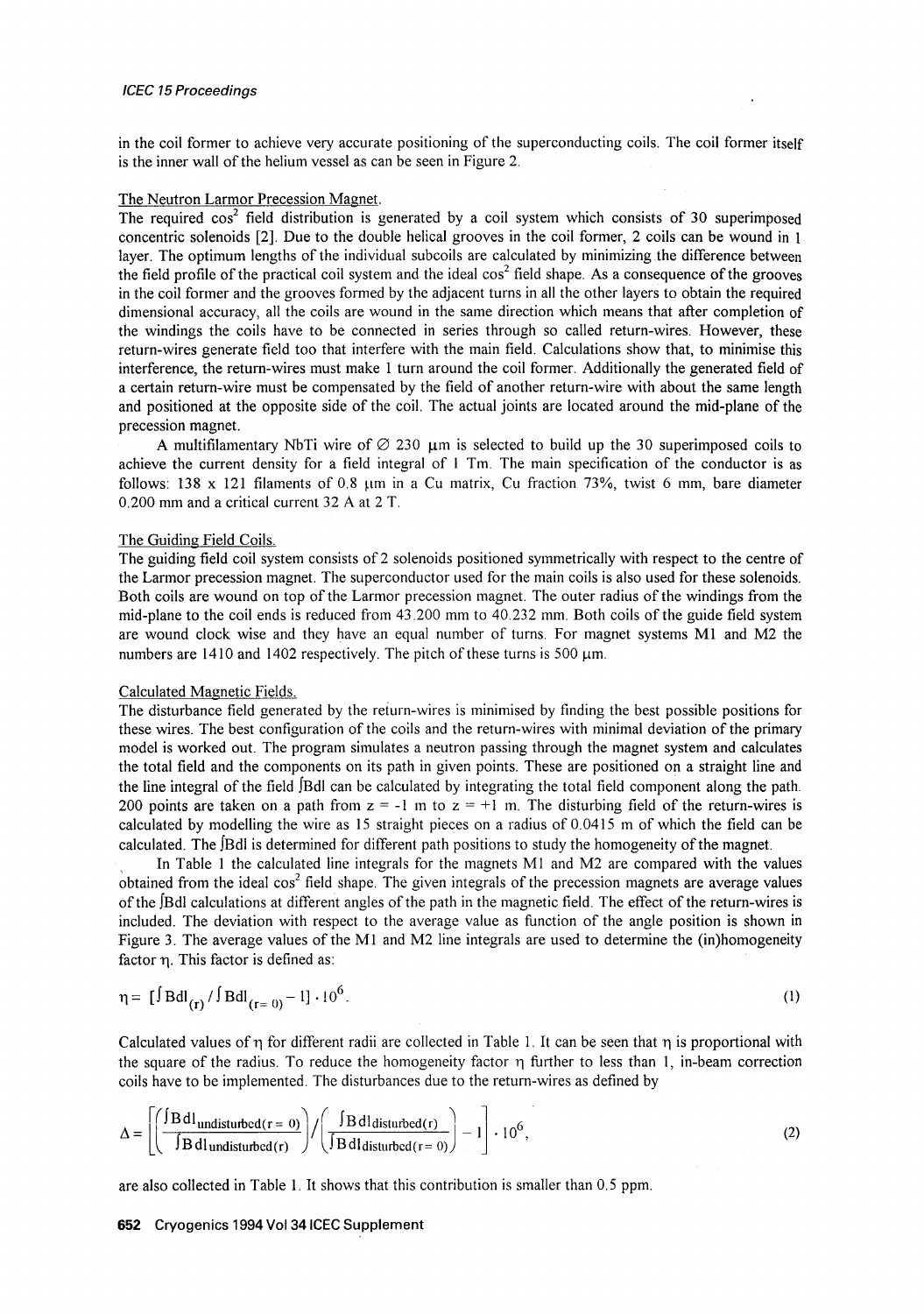|              | Model<br>JBdl [mT*m/A] | Magnet $M1$     |              |                | Magnet M <sub>2</sub> |              |                |
|--------------|------------------------|-----------------|--------------|----------------|-----------------------|--------------|----------------|
| Radius $[m]$ |                        | $JBdl$ [mT*m/A] | $\eta$ [ppm] | $\Delta$ [ppm] | Bdl [mT*m/A]          | $\eta$ [ppm] | $\Delta$ [ppm] |
|              | 59.529116              | 59.5291367      |              |                | 59.5290374            | 0            |                |
| 0.005        | 59.531659              | 59.5316313      | 42           | - 4980         |                       |              |                |
| 0.010        | 59.539228              | 59.5392449      | 170          | .0052          | 59.5391537            | 170          | .0056          |
| 0.015        | 59.551843              | 59.5519238      | 383          | .0127          |                       |              |                |
| 0.020        | 59.569704              | 59.5697576      | 682          | .0284          | 59.5696600            | 682          | .0272          |

| Table 1. Line integrals and inhomogeneity factor of both Larmor precession magnets M1 and M2. |  |
|-----------------------------------------------------------------------------------------------|--|
|-----------------------------------------------------------------------------------------------|--|

# Construction Details

All coils are wound in the same direction. The first layer on the coil former is of an insulated copper wire (Ø217 um). Including this layer, the inner diameter of the coil system becomes 80 mm. The first layer of copper wire ensures the electrical insulation between the coils and the coil former and mechanically uncouples the windings from the aluminium coil former. No adhesive is used between the coil former, the copper layer and the first superconducting layer to avoid premature quenching and training. All other coils are wet wound with epoxy resin to obtain a rigid winding package. After positioning and connecting the return-wires, the joints are soldered and connected to heat drains. The current leads are twisted to reduce error fields. Finally the coils are covered with a layer of glass-cloth and STYCAST 2850 FT. A summary of the main parameters of both precession magnets is listed in Table 2.

The magnets are quench protected and overvoltage is prohibited by means of anti-parallel wired cold diodes limiting the voltage across the magnets in both forward and reverse direction to 10 V at 4 K.

# Table 2. Main parameters of both magnetic systems.

|                                  | Precession magnets                  |    |           | Guiding field magnet |  |                 |
|----------------------------------|-------------------------------------|----|-----------|----------------------|--|-----------------|
|                                  | M <sub>l</sub>                      |    | M2        | M1                   |  | M <sub>2</sub>  |
| Number of coils / layers         | 30/15                               |    |           | 2/1                  |  |                 |
| Number of turns                  | 47456                               |    |           | $2 \times 1410$      |  | $2 \times 1402$ |
| Length of $1^{\circ}$ coil $[m]$ | 1.41474                             |    | 1.41475   |                      |  |                 |
| Inner / Outer radius [m]         | 0.03997 / 0.04297 0.04000 / 0.04299 |    |           |                      |  |                 |
| Inhomogeneity                    | $6.8x10^{-4}$                       |    |           |                      |  |                 |
| Maximum current [A]              |                                     | 25 |           |                      |  |                 |
| Magnetic field in centre [T/A]   | 0.0742447                           |    | 0.0742437 |                      |  |                 |
| Self-inductance [H]              | 14.0                                |    |           | 0.0357               |  |                 |

# TEST RESULTS OF THE MAGNETS.

After winding the 30 coils measurements are performed to determine the total bending of the precession magnets. The magnets are supported at both ends and bending is measured on top of the magnets with an accuracy of 3  $\mu$ m. Figure 4 shows the total bending of magnet M2 as a function of the z-position for different angle positions. Positioning the magnet in the cryostat with the angle position of 270° on top will cause a magnet bending in the neutron spectrometer of 40  $\mu$ m maximum.

After cool down the Larmor precession magnet to liquid helium temperature the magnet current is ramped up to a maximum of 25 A with a ramp rate of 0.714 A/s. This ramp rate is limited due to the maximum voltage across the magnet allowed by the protection diodes and the self induction of the magnet. In order to determine the maximum temperature in the magnet after a quench, a normal zone is initiated by activating a spot heater at different coil currents. At the maximum coil current of 25 A a hot spot temperature is registered of 150°C maximum.

Measurements of the magnetic field profile are useless, because no instruments with a satisfactory accuracy are known. The final homogeneity can only be determined by testing the magnet with neutron beams.

# CONCLUSIONS.

Two superconducting Larmor precession magnets with a cos<sup>2</sup> field shape are successfully designed and built. The field shape is obtained by 30 superimposed solenoids wound in 15 layers by which all dimensions of coils and connecting wires are optimised to provide the best possible performance.